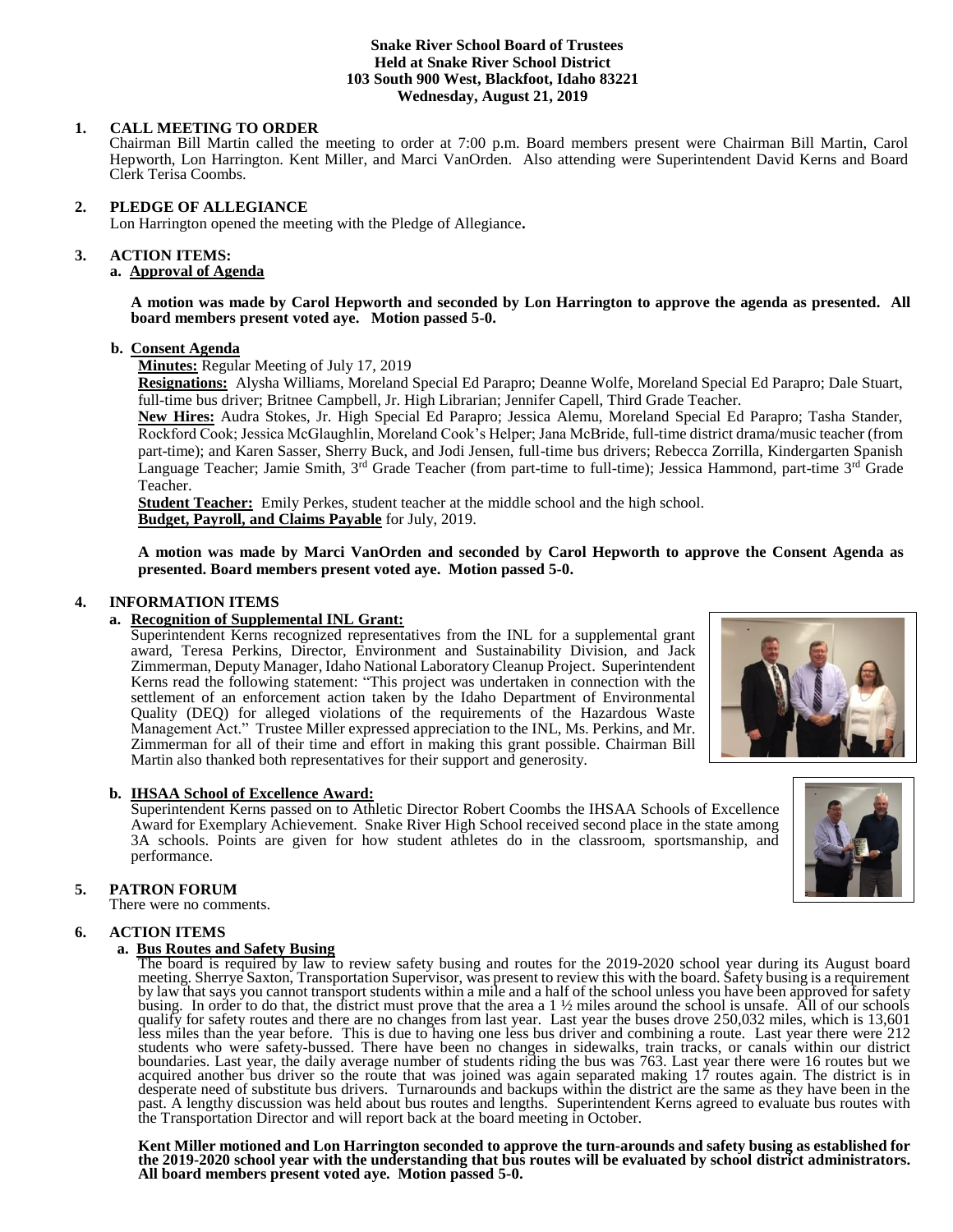# **b. Trap and Skeet Fee Hearing**

Snake River School District #52, Bingham County has proposed to implement a new high school Trap and Skeet Shooting Club fee of \$230.00. This fee is paid by the user, i.e. students or their parents/guardians. This new fee would be used to cover the costs of clay pigeons, shotgun shells, and other trap and skeet shooting equipment and maintenance of equipment. Discussion held.

**A motion was made by Carol Hepworth and seconded by Lon Harrington to approve the Trap and Skeet Shooting Club fee increase as presented. All board members present voted aye. Motion passed 5-0.**

# **c. Septic System Update/Construction Payment**

Superintendent Kerns discussed the fourth payment for the sewer construction project by Edstrom Construction. He also updated the Board about the construction progress. The bus island was finished late last night so the busing on the first day of school went well. All trenching is complete except for one more bore that will be completed by this weekend and then the line should be finished. The lift station should be brought in tomorrow and then finished next week so the pump will be ready. Superintendent Kerns is hopeful that the project will be completed before harvest.

#### **Carol Hepworth motioned and Kent Miller seconded to approve the fourth payment for the construction project by Edstrom Construction in the amount of \$208,083.04. All board members present voted aye. Motion passed 5-0.**

#### **d. Fuel Bid**

On Tuesday, August 20, at 2:00 p.m., a bid opening was held for 1800 to 2000 gallons of diesel per week on a stay-full basis for the district's 3500-gallon diesel tank and for gasoline on a stay-full basis for a 500-gallon tank. The bid was to reflect a percentage or money amount over cost to dealer, as bid on the daily OPIS rack average on August 15, 2019. The district received two bids. PRB Oil Company listed their cost to the district at \$.015 above the OPIS Rack Average for both diesel and gas. Bingham Coop listed their cost to the district at \$.05 for diesel and \$.08 for gas above the OPIS Rack Average.

**A motion was made by Kent Miller and seconded by Marci VanOrden to accept the bid from PRB Oil Company of 1.5 cents over pipeline price (rack average) for the gas and diesel contract. Bill Martin abstained from the vote due to conflict of interest. All other board members voted aye. Motion passed 4-0.**

# **e.** <u>Declare an Area of Need Exists:</u><br>1. Wayne Taylor is in the proces

1. Wayne Taylor is in the process of completing the requirements for certification. He has one more test to complete. The board needs to approve the request for a renewal of his alternative authorization for Wayne Taylor, who should receive a clear credential by January 2020.

**A motion was made by Marci VanOrden and seconded by Lon Harrington to declare that an area of need exists and approve the request for an Alternative Authorization for Wayne Taylor, who should receive a clear credential in January 2020. All board members present voted aye. Motion passed 5-0.**

2. Rebecca Zorrilla was hired as the new Spanish Language Kindergarten teacher at Moreland Elementary. She has presented the education plan to begin the requirements to be a certified teacher. The board needs to approve the request for an alternative authorization for Rebecca Zorrilla so she can begin teaching while working on her ABCTE Program to become certified.

**A motion was made by Carol Hepworth and seconded by Lon Harrington to declare that an area of need exists and approve the request for an Alternative Authorization for Rebecca Zorrilla, who should receive a clear credential in January 2020. All board members present voted aye. Motion passed 5-0.**

# **7. INFORMATION ITEMS**

# **a. Data Presentation:**

Sherrilynn Bair, Curriculum Director, presented data results from the 2018-19 school year. She discussed ISIP (IStation Indicators of Progress) by grade level proficiencies and growth. She also compared Smarter Balanced or ISAT data for ELA/ Literacy and Math, SAT and ACT scores. STAR test scores were discussed. Mrs. Bair believes that STAR is the best tool to monitor growth over time. Overall, the district is making progress in some areas and not in others. The biggest concern is high school  $10<sup>th</sup>$  grade math. The board thanked Mrs. Bair.

#### **b. Upcoming Events:**

- **1. Joint Teacher Inservice with Blackfoot at the BPAC is August 23, 2019**
- **2. Election packets ready to pick up now, last day to file is September 6th, Election is Nov 5th**
- **3. Teacher Inservice September 13, 2019.**
- **4. Next Board Meeting will be September 18, 2019 at the District Office at 7 p.m.**
- **5. ISBA Fall Region Meeting will be September 19 at Perkins in Pocatello at 5:30 p.m.**
- **6. ISBA Annual Convention is November 6-8, 2019.**
- **7. There will be a JV Soccer game this season.**
- **8. District enrollment has increased about 67 students from August 21, 2018. If needed, this would qualify the district to do an emergency levy of \$252,874.**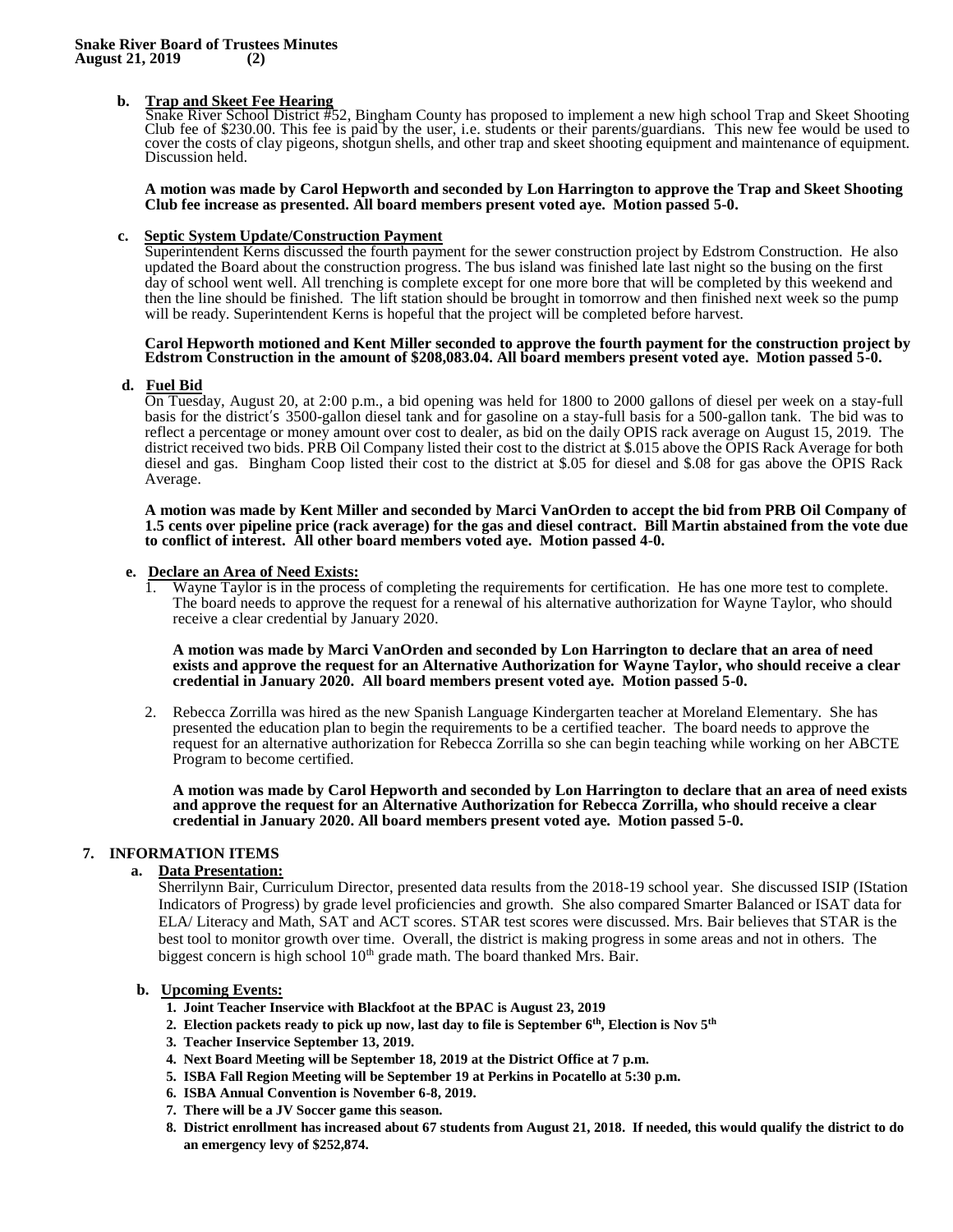## **8. ACTION ITEMS—POLICY READINGS SECOND READINGS:**

**Policy 7491, "Duties of School Bus Drivers"** This policy is updated to be consistent with new *Standards for Idaho School Buses and Operations* and clarifies the duties of school bus drivers. Discussion was held on item #1. Trustee Miller asked if a checklist or a reference needs to be added to the policy. Superintendent Kerns explained that the checklist is contained in the *Standards for Idaho School Buses and* Operations, which is referenced in Legal References at the bottom of the policy. On #15, the italics were removed from the policy. Otherwise, no further changes were made.

**Policy 7492, "Bus Driver Conduct"** This policy is new and the addition of this policy is consistent with new *Standards for Idaho School Buses and Operations.* A couple of minor changes adding policy references were made. Otherwise, no further changes.

**Policy 7493, "School Bus Driver"** Consistent with the new *Standards for Idaho School Buses and Operations*, this policy includes the requirement that the district maintain a personnel file for each driver employed by the district or the district's contracted transportation provider. In addition, the *Standards* are included as a reference to the policy. No further changes.

**Policy 8240, "Crowdfunding"** This new policy outlines a process for community crowdfunding, such as "Go Fund Me" campaigns, for staff who may procure funding for special projects and/or programs. No further changes.

# **Lon Harrington moved and Carol Hepworth seconded to approve the second readings of Policy 7491, "Duties of School Bus Drivers;" Policy 7492, "Bus Driver Conduct;" Policy 7493, "School Bus Driver;" and Policy 8240, Crowdfunding." All board members present voted aye. Motion passed 5-0.**

# **FIRST READINGS:**

**Policy 2231, "Executive Sessions"** The legislature amended Idaho Code §74-206 in the 2019 legislative session to allow a school board to convene in executive session by a simple roll call majority vote if the board has vacancies such that fewer than 2/3 of the board members have been seated. The general requirement for convening in executive session is approval by 2/3 of the governing body. The policy is updated to reflect the change. No changes were made.

**Policy 7426, "Bus Driver Drug and Alcohol Testing Program"** Since this policy was last updated in 2006, the federal motor carrier safety regulations relating to drug testing for commercial vehicle drivers (including school bus drivers) have been amended. This policy is updated to reflect the most current federal regulations and state law governing drug and alcohol testing for school bus drivers. No changes.

**Policy 8101, "Immunizations Requirements"** The regulations governing required immunizations for school children were updated in 2019 to clarify language and add immunization requirements for students entering 12th grade (beginning with the 2020-2021 school year). The policy is updated to reflect the new language. Discussion held. No changes were made.

**Carol Hepworth moved and Lon Harrington seconded to approve the first readings of Policy 2231, "Executive Sessions;" Policy 7426, "Bus Driver Drug and Alcohol Testing Program;" and Policy 8101, "Immunizations Requirements;" All board members present voted aye. Motion passed 5-0.**

## **9. EXECUTIVE SESSION**

**Under Idaho Code 74-206 [1b] personnel, Lon Harrington motioned and Carol Hepworth seconded to go into Executive Session. A roll call vote was taken: Marci VanOrden, aye; Carol Hepworth, aye; Lon Harrington, aye; Kent Miller, aye; and Bill Martin, aye. Motion passed 5-0.** 

The board went into Executive Session at 9:15 p.m. Personnel discussed beginning at 9:15 p.m. until 9:55 p.m.

# **10. RETURN TO REGULAR SESSION**

**It was moved by Lon Harrington and seconded by Carol Hepworth to return to Regular Session. All the board members voted aye. Motion passed 5-0.** 

The Board returned to Regular Session at 9:55 p.m.

# **11. ADJOURN**

## **Marci VanOrden moved and Lon Harrington seconded to adjourn.**

The meeting was adjourned at 9:55 p.m.